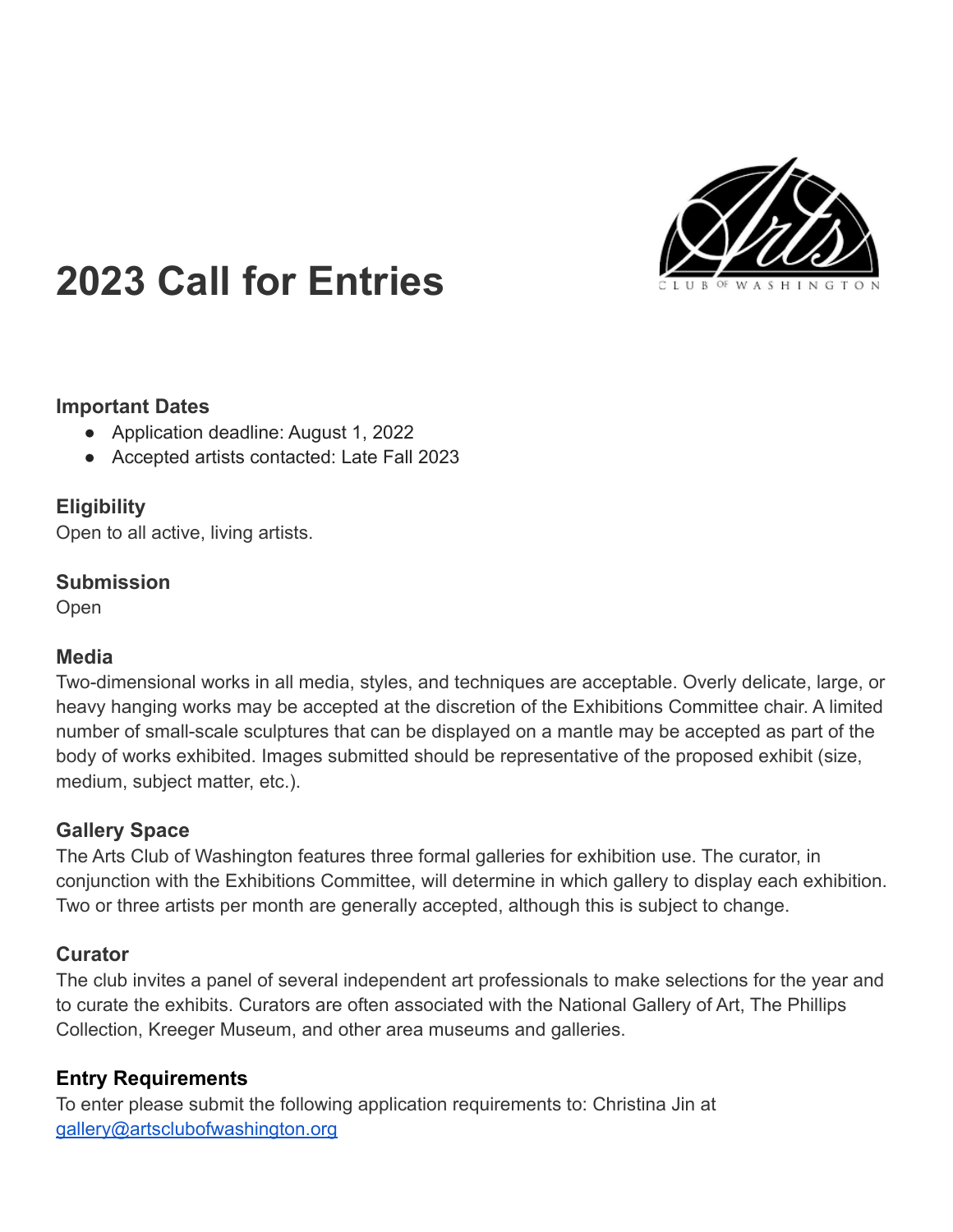**Single Artist Submissions** (This has changed, please note requirements listed below)

- Entry Fee: Checks or money orders should be made payable to the Arts Club of Washington. Applicants interested in paying by credit card should contact Christina Jin at gallery@artsclubofwashington.org.
	- General Public: \$65
	- Arts Club Members: \$45
	- Students: \$25 (must include a copy of student ID with application).
- A résumé or CV
- 10 JPG images representative of the works in the proposed exhibit. File names/numbers must correspond with a numbered image list.
- A numbered image list including the Title, Medium, Year, Dimensions and Price.
- *Incomplete entries will not be considered.*

### **Group Submissions**

- An entry fee of \$75, check or money order made payable to the Arts Club of Washington. (If accepted there is an additional \$125 hanging fee.) Applicants interested in paying by credit card should contact Christina Jin at [gallery@artsclubofwashington.org](mailto:gallery@artsclubofwashington.org).
- Exhibition Proposal including background information on the group as well as a short summary of the proposed exhibition (300 words max).
- JPG images of works in the proposed exhibit. File names/numbers must correspond with a numbered image list. Number of images per group is as follows:

Group of 2 – 3 artists, 10 images each

Group of 4 – 10 artists, 4 images each

Group of 11 – 20 artists, 3 images each

21 or more artists, 1 image each

- A numbered image list including the Artist Name, Title, Medium, Year, Dimensions and Price.
- A POC (person of contact) for communications and payments must be designated with the submission.
- *Incomplete entries will not be considered.*

### **Terms for Exhibit**

- **●** Information necessary to organize the monthly exhibition, such as images for the Arts Club's website and newsletter, price list, and biography will be submitted by the artist in a timely manner, generally 45 days prior to the exhibition opening.
- Individual works cannot be priced for more than \$10,000 unless otherwise approved by the Exhibition Committee.
- Individual works may be designated as "not for sale" (NFS) at the discretion of the artist, but cannot exceed 25% of the total exhibition, unless otherwise approved by the Exhibition Committee.
- Transportation for delivery, unpacking, packing, and pick-up of works is the responsibility of the artist or their representative. The artist of their agent must be present in order to accept deliveries from third-party shippers. The Club will arrange for pickup times at the conclusion of the exhibition in which the artist can retrieve their work. In the event that the artwork remains